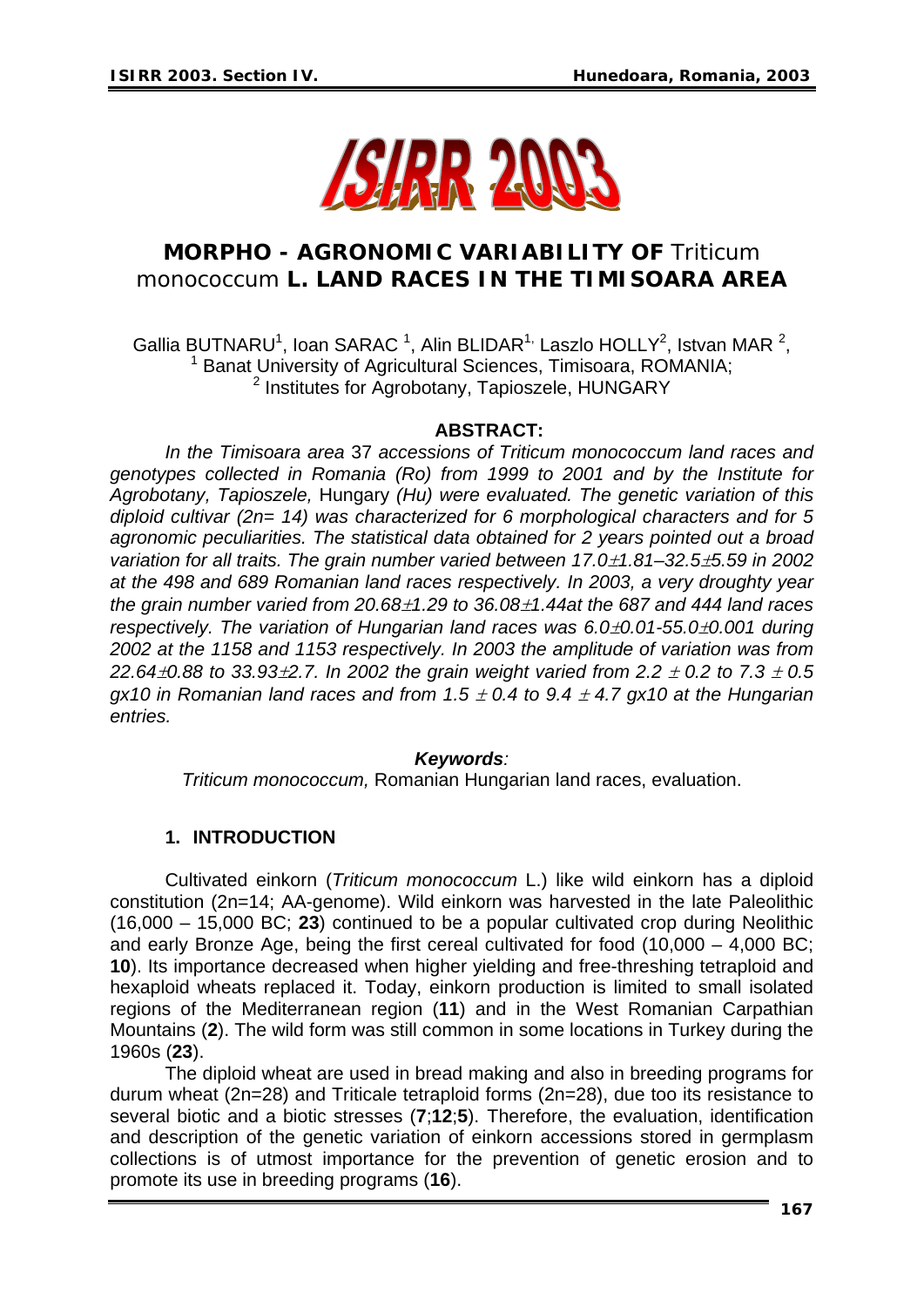Several studies on limited numbers of accessions have revealed high variability for morpho-physiological traits (**15**;**21**), yield (**9**;**19**;**4**), pathogen resistance (**8**), storage proteins (**22**;**14**), starch characteristics (**17**;**6**), bread-making quality (**1**) and molecular markers (**20**;**18**;**3**;**10**).

The Banat University of Agricultural Sciences Timisoara, Romania, in collaboration with the Institute for Agrobotany, Tapioszele, Hungary assembled 37 einkorn accessions from the Tapioszele gene bank and Romanian land races collected in 2001 in the *Metalipherous Mountains* in 2001.

The objectives were:

- to evaluate the genetic variation among accessions collected in different places and preserved in gene bank conditions in comparison to "native" *in situ* grown land races from Romania;

- to evaluate the agronomical characteristics and the homeostasis in the Timisoara area.

### **2. MATERIALS AND METHODS**

37 einkorn accessions studied, divided by provenience classification and origin is presented in **Table 1.** 

| Romanian      |                     | Hungarian     |                |
|---------------|---------------------|---------------|----------------|
| accession no. | Origin              | accession no. | Origin         |
| 444           | Mada                | 1150          | <b>ESP</b>     |
| 495           | Almas de Mijloc     | 1155          | <b>DDR</b>     |
| 498           | <b>Almasul Mare</b> | 1160          | <b>DDR</b>     |
| 672           | <b>Almasul Mare</b> | 1163          | <b>DDR</b>     |
| 673           | <b>Almasul Mare</b> | 1164          | <b>UNKNOWN</b> |
| 687           | Almasul de Mijloc   | 1165          | <b>DEU</b>     |
| 688           | Almasul de Mijloc   | 1168          | <b>CHE</b>     |
| 689           | Almasul de Mijloc   | 1171          | <b>HUN</b>     |
| 690           | Almasul de Mijloc   | 1175          | <b>HUN</b>     |

*Table 1: Origin of einkorn land races accessions characterized in Timisoara, Romania* 

One hundred seeds of each accession were hand planted in the field in autumn 2001 on October  $17<sup>in</sup>$  the Romanian and on December  $5<sup>th</sup>$  the Hungarian accessions, in single rows 1.50 m long and 0.25 cm apart.

Plants were harvested by hand between 15 and 30 July 1992. In 2002, 600 seeds were sown in mini plots  $(5m^2)$  in October 10<sup>th</sup> 2002 and harvested with Hege combine at July 15<sup>in</sup> 2003.

Every year mineral fertilizer was applied before planting (45N:45P:45K kg/ha active substance) and in January (on the snow Nitrogen 66 kg/ha active substance was applied).

For analysis land races these showed the best 1000 seed weight was selected.

The einkorn land races were characterized using 21 morpho-agronomic descriptors. In addition, the total protein content and protein fractions were done.

Statistical analysis was carried out using the statistical package VA-S (1999).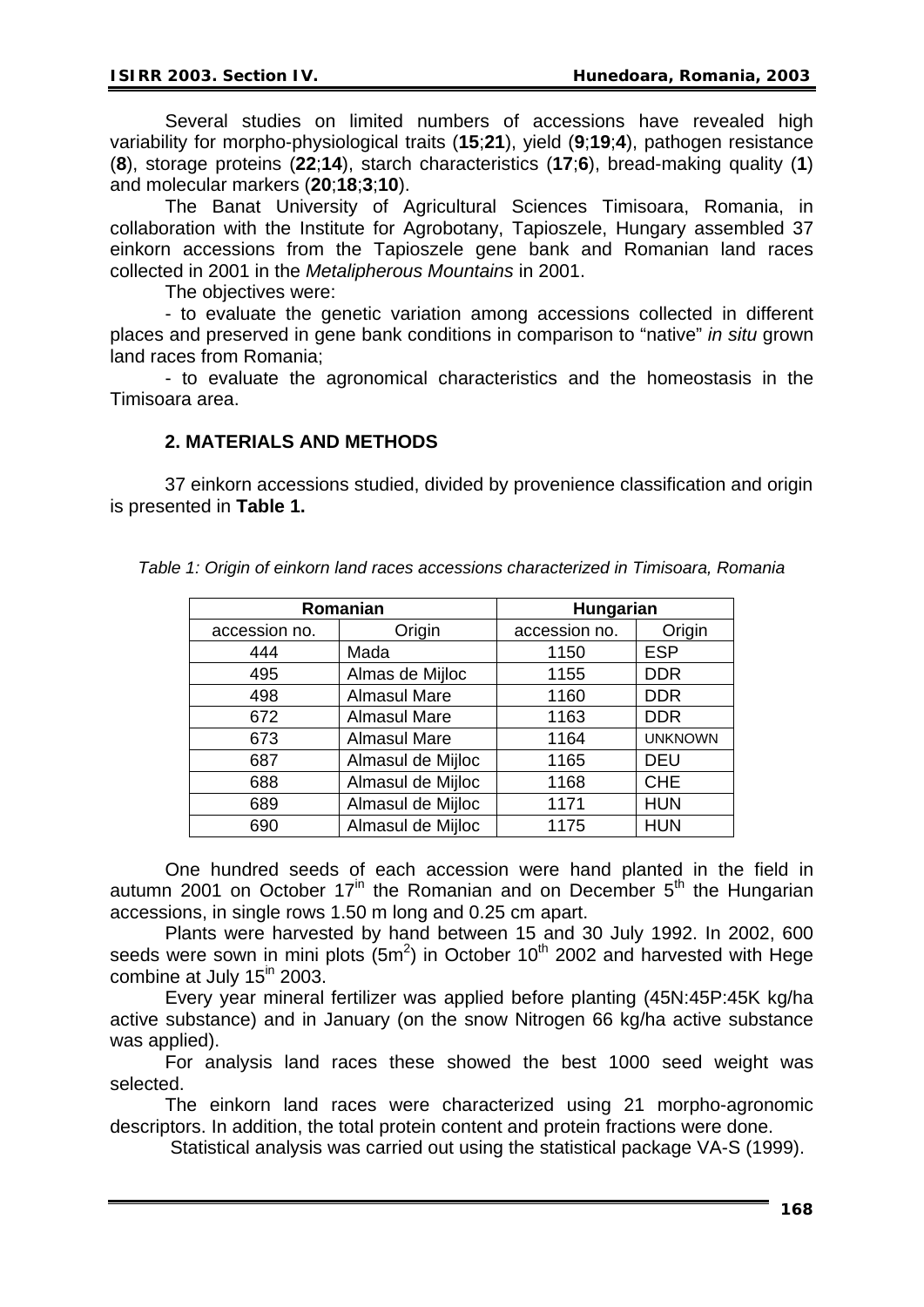### **3. RESULTS AND DISCUSSIONS**

Mean, minimum and maximum values and standard deviations of the seven continuously variable descriptors were analyzed. The characters showed a high variability.

The most important characters are pointed out.

An earlier **sprouting** revealed the Romanian land races (78%) in comparison with the Hungarian ones (56%). In the Romanian land races the germination varied from 20.0% (Ro.690) to 93.3% (Ro.498) and in Hungarian from 26.7% (Unknown-1164) to 100% (ESP-1150).

The **frost resistance** differentiated very much the Romanian land races from the Hungarian ones. Two land races Ro.495 and Ro.689 (22.2%) were affected by frost (10% and 12% respectively) and five (56%) were affected too from 9.09% to 75% (DEU-1165 and DDR-1160 respectively).

The physiological traits as well as sprouting, vegetative period (days from sprouting to heading), heading data, and maturity (days from sprouting) pointed out the almost the same values.

The earlier **heading** took place at Ro.495, after 181 days from sprouting. Late heading after 190 days was equal in both Romanian and Hungarian land races (66.7%).

The **maturity time** was divided in 3 periods early, under 220 days, medium between 221- 225 days, and late more than 225 days. 22.2% of the foreign land races were early (Unknown-1165 and DDR-1163) and 55.6 of them were late. The Romanian land races pointed out medium maturity (88.9%). In the Timisoara climate conditions (2003) the einkorn maturity was like in wheat, triticale and oats.

**Plant height** had a high variability in 2002 being from 70.67±3.54 cm BGR-1154 to 107.88±3.43 cm Ro-689, and a narrow variability in 2003 (80.44±0.89 cm ESP-1150 to 98.20±1.01 cm DDR-1163).

Despite their height, many accessions (16.7%) showed little **lodging**.

The **number of spikelets** per spike was very variable in 2002. The distribution revealed a marked bimodal one 69.2% in small class and 30.3% in medium class (25-33 spikelets). At the same time 50% of Romanian cultivars pointed out 50% high number of spikelets. In 2003, 88.7% and 22.2% Romanian and Hungarian land races respectively belonged to high and medium classes.

In 2003 the variability of **grain weight** was less in Romanian land races  $(5.0\pm0.2-8.0\pm0.5$  gx10) in comparison to Hungarian ones  $(3.7\pm0.3-8.2\pm0.8$  gx10).

Average of **1000-seed weight** was 21.23 g and 20.96 g in Hungarian and Romanian land races respectively (2003), much lower than that of bread or durum wheat (commonly 40-45 g/1000 seeds). No accession with a 1000-seed weight above 40 g was founded. The most frequent seed colour was white or yellowish.

All einkorn observed did not show a correlation between morphological and physiological peculiarities and yield. The highest physical yield was 3,400 kg/ha and 2,800 kg/ha in Ro.495 and DEU-1165 respectively. The *theoretical yield potential* (TYP) calculated from main spike grains weight multiplied with the number of viable plants in the spring and no. of tillers was far from the real yield (**Fig.1**). It was 5,498 and 4,390 kg/ha in Ro.495 and DEU-1165 respectively. In other land races the TYP was higher than 7,812kg/ha and 4,829 kg/ha in Ro.673 and DDR-1163 respectively. It is clear that the einkorn has a high *theoretical yield potential*.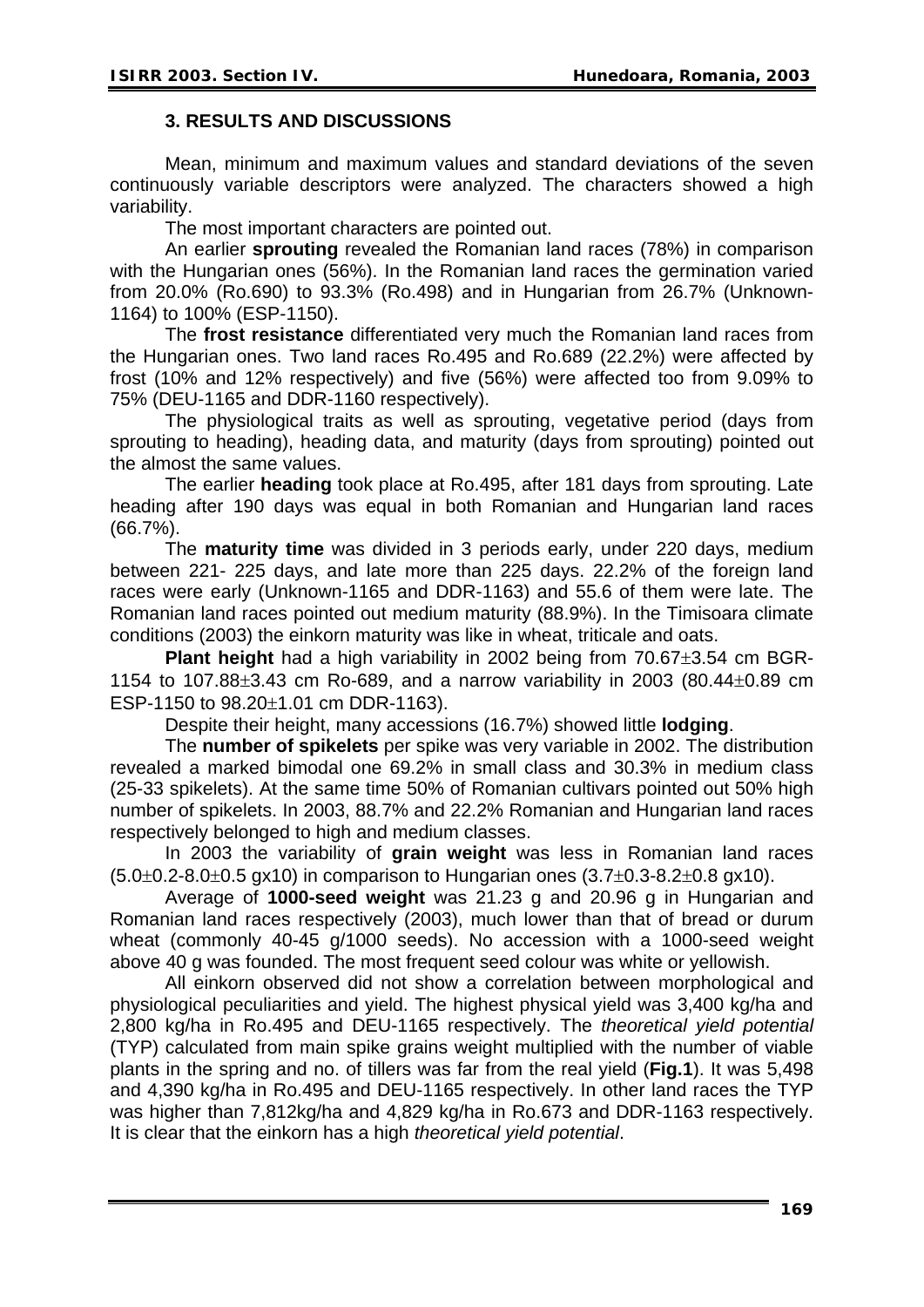



1000 seed weight (g);  $\Box$  Seed weight / main spike (gx10);  $\Box$  Average of seed weight / main spike (gx10);  $\Box$  Average of 1000 seed weight

### **4. CONCLUSIONS**

Identification and description of the genetic variability available in germplasm collections are the basis of improved plans designed to control genetic erosion; they are also a preliminary requirement for the exploitation of useful traits in plant breeding. Even if einkorn generally revealed late maturity and small seeds prevalent characters, limiting einkorn cultivation in many places all over the world, in *Metalipherous Mountains* it is a common cultivar. The broad variation for these and other traits, especially the theoretical yield potential allows identification of promising accessions for einkorn breeding. A few samples (Ro.495, Ro.689 and DEU-1165) showed good physical yield.

### **5. REFERENCES**

1. Borghi, B., R. Castagna, M. Corbellini, M. Heun, F. Salamini.. Breadmaking quality of einkorn wheat (*Triticum monococcum* subsp. *monococcum*). *Cereal Chem*. 73:208-214. 1996.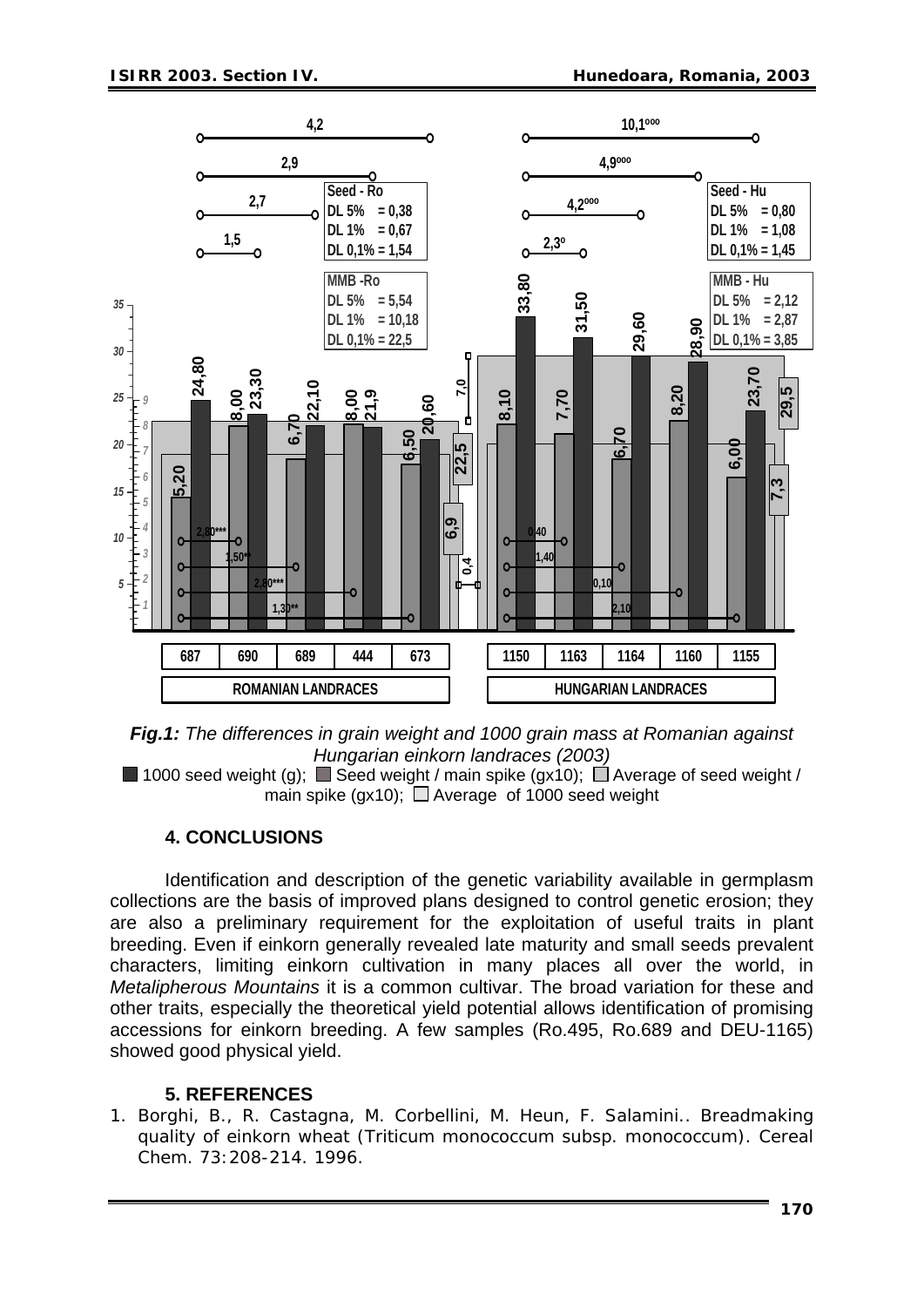- 2. Butnaru, G., Conservation of *Triticum monococcum* (L) in Banat County, Romania. *In N. Zencirci et al. (ed) The Proceeding of International Symposium on In situ Conservation of Plant Genetic Diversity.* 1998
- 3. Castagna, R., G. Maga, M. Perenzin, M. Heun, F. Salamini. RFLP-based genetic relationships of einkorn wheats. *Theor. Appl. Genet.* 88: 818-823. 1994.
- 4. Castagna, R., B. Borghi, N. Di Fonzo, M. Heun, F. Salamini. Yield and related traits of einkorn (*T. monococcum* subsp. *monococcum*) in different environments. *Eur. J. Agron*. 4:371-378. 1995.
- 5. Dyck, P.L., P. Bartoš. Attempted transfer of leaf rust resistance from *Triticum monococcum* and *durum* wheat to hexaploid wheat. *Can. J. Plant Sci*. 74:733- 736. 1994.
- 6. Fujita, N., A. Wadano, S. Kozaki, K. Takaoka, S. Okabe, T. Taira. Comparison of the primary structure of waxy proteins (granule-bound starch synthase) between polyploid wheats and related diploid species. *Biochem. Genet*. 35: 403-411. 1996.
- 7. Gerechter-Amitaj, Z.K., I. Wahl, A. Vardi, D. Zohary. Transfer of stem rust seedling resistance from wild diploid einkorn to tetraploid *durum* wheat by means of a triploid hybrid bridge. *Euphytica* 20:281-285. 1971.
- 8. Gill, B.S., L.E. Browder, J.H. Hatchett, T.L. Harvey, T.J. Martin, W.J. Raupp, H.C. Sharma, J.G. Waines. Disease and insect resistance in wild wheats. Pp. 785-791 in *Proceedings of the Sixth International Wheat Genetics Symposium* (S. Sakamato, ed.). Plant Germ-Plasm Institute, Kyoto University, Japan. 1983.
- 9. Guzy, M.R., B. Hedaie, J. G. Waines. Yield and its components in diploids, tetraploid and hexaploid wheats in diverse environments. *Ann. Bot*. 64:635- 642. 1989.
- 10.Heun, M., R. Schaefer-Pregl, D. Klawan, R. Castagna, M. Accerbi, B. Borghi, F. Salamini.. Site of einkorn wheat domestication identified by DNA fingerprinting. *Science* 278:1312-1314. 1997.
- 11.Perrino, P., G. Laghetti, L.F. D'Antuono, M. Ajlouni, M. Camberty, A.T. Szabo, K. Hammer. Ecogeographical distribution of hulled wheat species. In Hulled wheats. *Proceedings of the First International Workshop on Hulled Wheats,* 21-22 July 1995, 1996.
- 12.Potgieter, G.F., G.F Marais, F. du Toit. The transfer of resistance to the Russian wheat aphid from *Triticum monococcum* L. to common wheat. *Plant Breeding* 106:284-292. 1991.
- 13.Preston, K.R., P.R. March, K.H. Tipples.. Assessment of the SDS sedimentation test for the prediction of Canadian bread wheat quality. *Can. J. Plant Sci*. 62:545-553. 1982
- 14.Saponaro, C, N. Pogna, R. Castagna, M. Pasquini, P. Cacciatori, R. Redaelli. Allelic variation at the GliA1, GliA2 and GluA1 loci and quality in diploid wheat *Triticum monococcum* evaluated with SDS sedimentation test. Genet. Res. 66:127-137. 1995.
- 15.Sharma, H.C., J.G. Waines, K.W. Foster. Variability in primitive and wild wheats for useful genetic characters. *Crop Sci*. 21:555-559. 1995.
- 16.Stallknecht, G.F., K.M. Gilbertson, J.E. Ranney. Alternative wheat cereals as food grains: Einkorn, Emmer, Spelt, Kamut, and Triticale. *In J. Janick (ed), Progress in New Crops. ASHS Press, Alexandria, VA*. 1996.
- 17.Taira, T., N. Fujita, K. Takaoka, M. Uematsu, A. Wadano, S. Kozaki, S. Okabe. Variation in the primary structure of waxy proteins (granule-bound starch synthase) in diploid cereals. *Biochem. Genet*. 33:269-281, 1995.